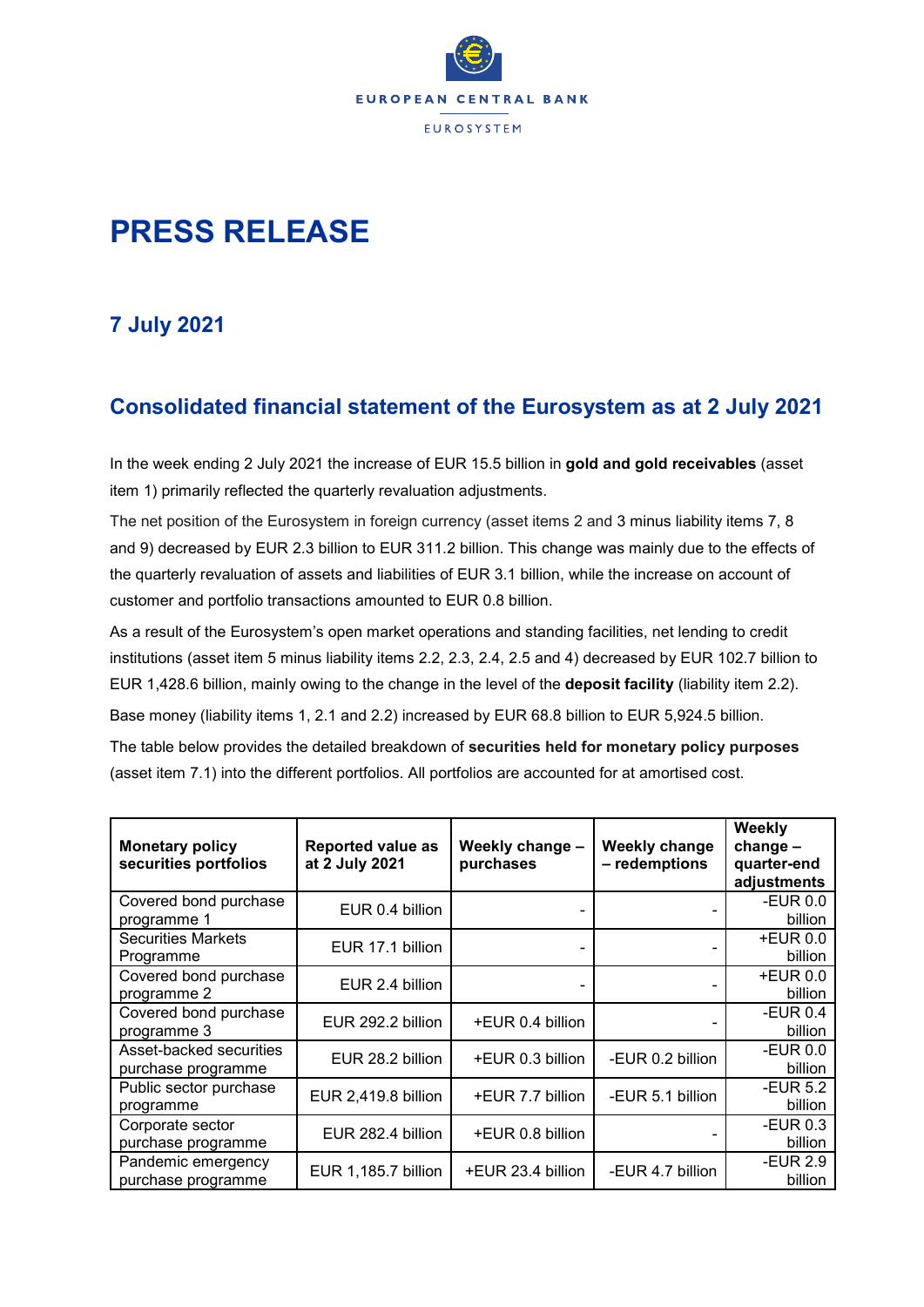#### **Quarter-end revaluation of the Eurosystem's assets and liabilities**

In line with the Eurosystem's harmonised accounting rules, gold, foreign exchange and financial instruments (including part of the securities holdings not purchased for monetary policy purposes) are revalued at market rates and prices as at the end of each quarter.

The net impact of the revaluation on each balance sheet item as at 2 July 2021 is shown in the additional column "**Difference compared with last week due to quarter-end adjustments**". The gold price and the principal exchange rates used for the revaluation of balances were as follows:

Gold: EUR 1,481.446 per fine oz.

USD: 1.1884 per EUR JPY: 131.43 per EUR CNY: 7.6742 per EUR Special drawing rights: EUR 1.2000 per SDR

The content and format of the weekly financial statement are set out in Annexes IV to VI of Guideline (EU) 2016/2249 of the European Central Bank of 3 November 2016 on the legal framework for accounting and financial reporting in the European System of Central Banks [\(ECB/2016/34\)](https://eur-lex.europa.eu/legal-content/EN/TXT/?qid=1599130224518&uri=CELEX:32016O0034).

**European Central Bank** Directorate General Communications, Global Media Relations Division Sonnemannstrasse 20, 60314 Frankfurt am Main, Germany Tel.: +49 69 1344 7455, Email: media@ecb.europa.eu, Website: www.ecb.europa.eu